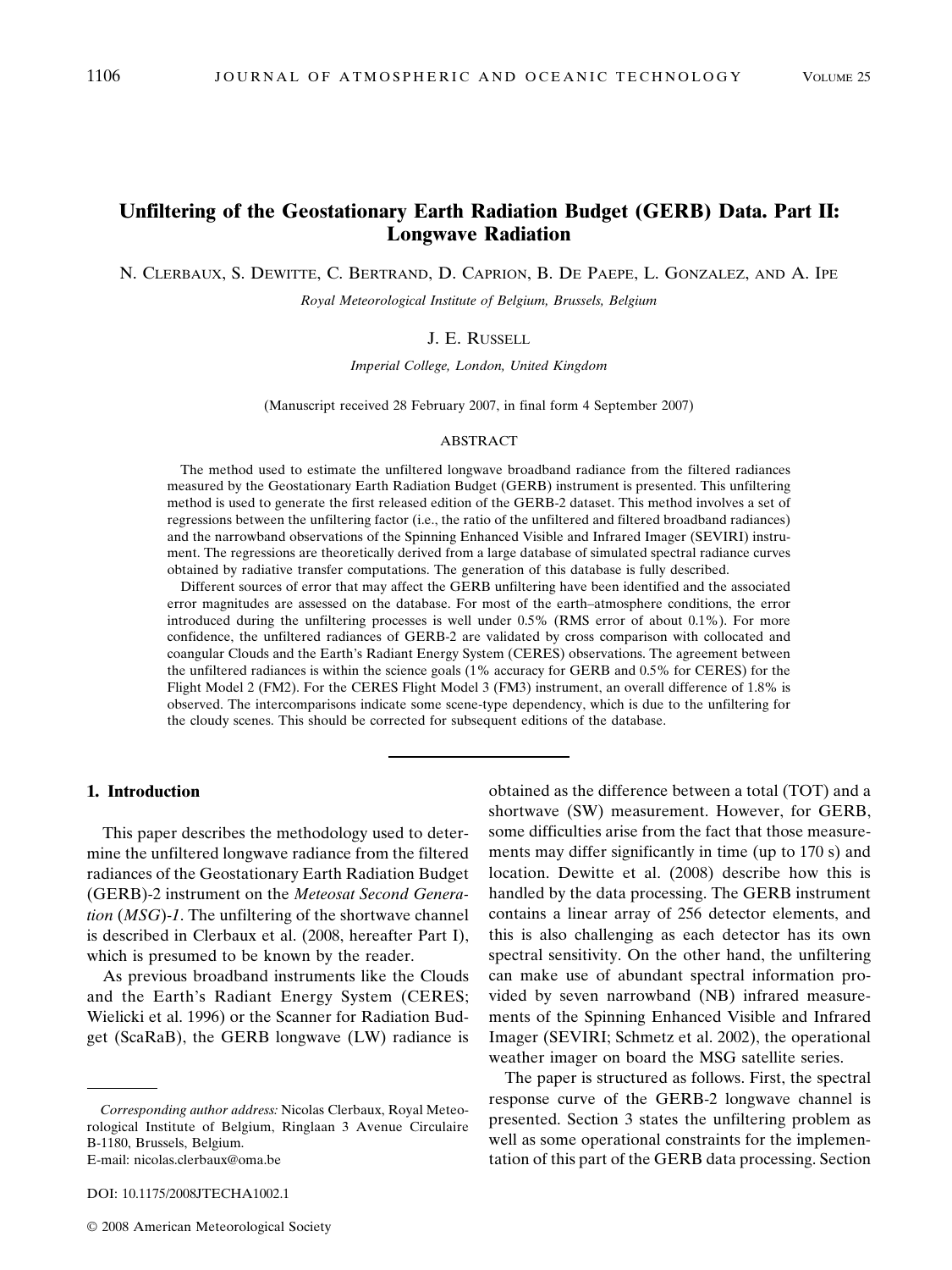4 presents the radiative transfer computations that are used to parameterize the unfiltering. A comprehensive description of the unfiltering is provided in section 5. This includes the details of the method and the parameters derived for the GERB-2 instrument. Based on radiative transfer computations, the theoretical errors introduced by the unfiltering processes are assessed in section 6. Section 7 presents the results of an intercomparison of GERB-2 and CERES Flight Model 2 (FM2) and 3 (FM3) unfiltered radiance. This intercomparison is an overall validation of the GERB unfiltered radiance, which includes the effects of the characterization of the instrument spectral response as well as the errors introduced during the unfiltering. A final discussion of the GERB longwave channel unfiltering is provided in section 8.

## **2. The GERB longwave spectral response**

Successive GERB scans measure the total radiation (TOT channel) and the shortwave radiation (Harries et al. 2005). The shortwave measurement is realized through a quartz filter, which only transmits wavelengths shorter than about 4.0  $\mu$ m, while the total measurement is realized without the filter. The longwave (synthetic) channel is defined as the subtraction

$$
\phi_{\text{lw}}^{\text{det}}(\lambda) = \phi_{\text{tot}}^{\text{det}}(\lambda) - A^{\text{det}}\phi_{\text{sw}}^{\text{det}}(\lambda),\tag{1}
$$

with the  $A^{\text{det}}$  factor set for each detector in such a way that the LW radiance is zero for a Planck's spectrum at 5800 K:

$$
A^{\text{det}} = \frac{\int \phi_{\text{tot}}^{\text{det}}(\lambda) L_{5800 \text{ K}}(\lambda) d\lambda}{\int \phi_{\text{sw}}^{\text{det}}(\lambda) L_{5800 \text{ K}}(\lambda) d\lambda}.
$$
 (2)

Figure 1 shows the synthetic longwave spectral response curve  $\phi_{\text{lw}}(\lambda)$  determined from the measured GERB SW and TOT responses using Eqs. (1) and (2). Although individual curve exists for each detector, the figure only shows the average over the 256 detector elements of the GERB-2 instrument:

$$
\phi_{\text{1w}}(\lambda) = \frac{1}{256} \sum_{\text{det}=1}^{256} \phi_{\text{1w}}^{\text{det}}(\lambda). \tag{3}
$$

This curve is the system-level spectral response that gathers the responses of the detector, the quartz filter, the three mirrors of the reflective telescope, and the de-spin and depolarization mirrors.

The longwave channel presents its highest sensitivity between 5 and 50  $\mu$ m. This sensitivity is more or less



FIG. 1. LW average spectral response for the GERB-2 instrument.

constant, although the minimum is observed near  $\lambda \sim 9$  $\mu$ m ( $\phi_{\text{lw}} \sim 0.85$ ) and the maximum near  $\lambda \sim 11.5 \mu$ m  $(\phi_{\text{lw}} \sim 0.97)$ . These variations are due to the five mirrors of the instrument's optics.

#### **3. Problem statement and constraints**

To be scientifically useful, the filtered radiances  $L_{\text{tot}}$ and  $L_{sw}$  measured by the instrument must be converted to unfiltered emitted thermal radiance  $L_{\text{th}}$ , the radiance that would have been measured by a perfect broadband instrument [i.e.,  $\phi_{\text{lw}}(\lambda) = 1$ ,  $\forall \lambda$ ] sensitive only to the infrared radiation that is emitted by our planet:

$$
L_{\rm th} = \int L_{\rm th}(\lambda) \, d\lambda. \tag{4}
$$

A spatial and temporal processing (Dewitte et al. 2008) is realized to interpolate the TOT measurements to the point spread function (PSF) and acquisition time of the SW measurements. The GERB synthetic filtered longwave radiance is then defined as

$$
L_{\text{lw}} = L_{\text{tot}}^{\text{interpolated}} - A^{\text{det}} L_{\text{sw}}.\tag{5}
$$

This longwave radiance  $L_{\text{lw}}$  consists mainly to emitted thermal radiation  $L_{\text{lw},\text{th}}$  but also includes a small contribution  $L_{\text{lw},\text{sol}}$  because of the reflected solar radiation:

$$
L_{\text{lw}} = L_{\text{lw},\text{th}} + L_{\text{lw},\text{sol}},
$$
  
= 
$$
\int L_{\text{th}}(\lambda)\phi_{\text{lw}}(\lambda) d\lambda + \int L_{\text{sol}}(\lambda)\phi_{\text{lw}}(\lambda) d\lambda.
$$
 (6)

The sign of the solar contribution  $L_{\text{lw},\text{sol}}$  is, in general, negative because the  $\phi_{\text{lw}}(\lambda)$  presents small negative values in the visible part of the spectrum (Fig. 1). This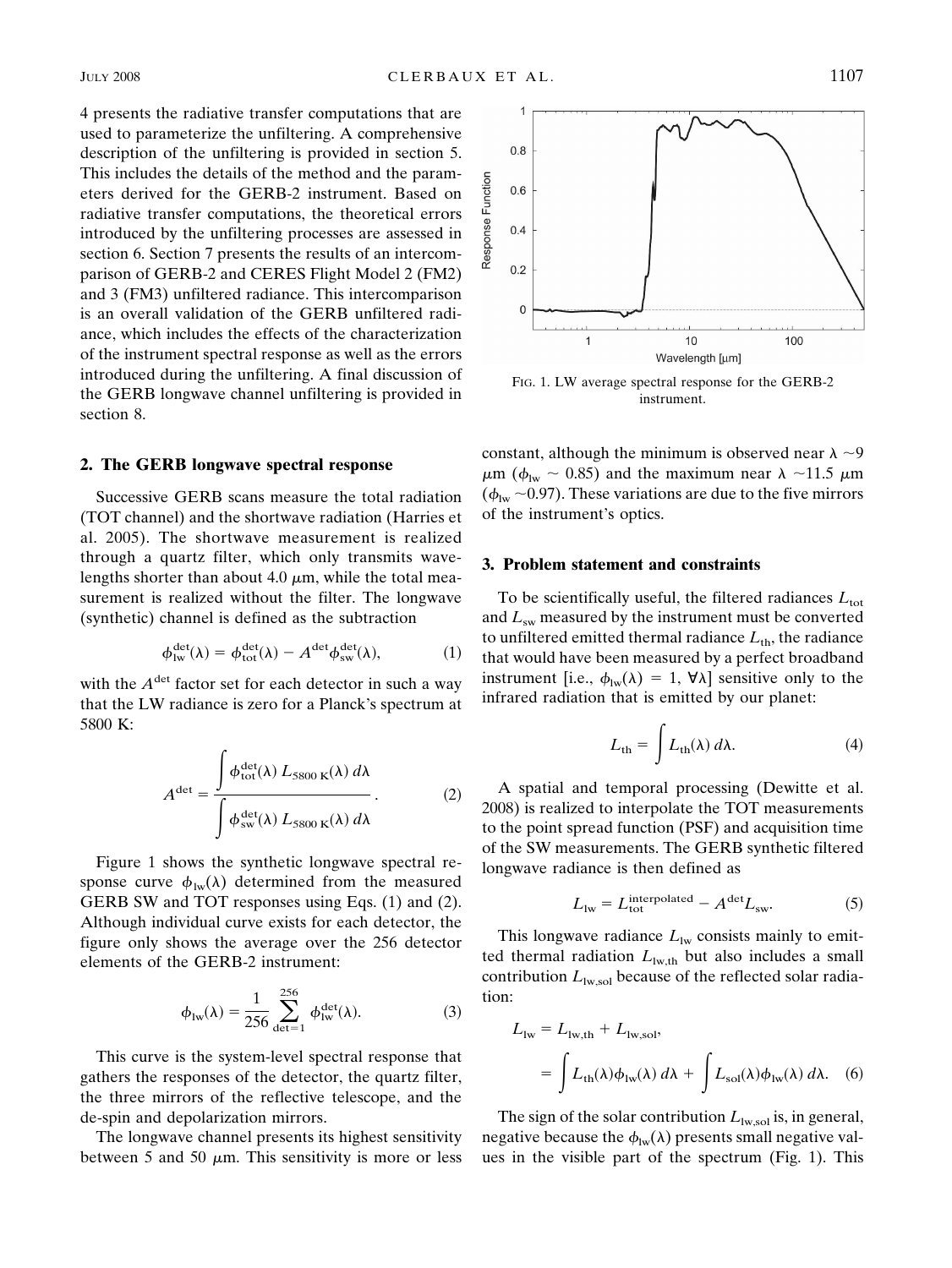comes from the definition of the synthetic longwave radiance that has zero radiance when a 5800-K blackbody is observed. The unfiltering factor for the LW channel is defined as the ratio

$$
\alpha_{\text{lw}} = L_{\text{th}} / L_{\text{lw},\text{th}}.\tag{7}
$$

For the same reason as for the shortwave channel (Part I), the unfiltering is realized in two steps. In a first step, the NB infrared measurements of the SEVIRI imager are used to estimate the broadband unfiltered thermal radiance  $L'_{\text{th}}$  and the filtered longwave radiance  $L'_{\text{lw}}$ . In the second step, the two SEVIRI estimates are convolved with the GERB dynamic PSF and temporally interpolated to match the GERB measurements. The GERB unfiltered thermal radiance is finally obtained by multiplying the filtered radiance  $L_{\text{lw}}$  given by Eq. (5) by a factor equal to the ratio of the SEVIRI estimated unfiltered and filtered radiances:

$$
L_{\rm th} = L_{\rm lw} \bigg( \frac{L_{\rm th}'}{L_{\rm lw,th}'+L_{\rm lw,sol}'} \bigg) \bigg[ = L_{\rm th}' \bigg( \frac{L_{\rm lw}}{L_{\rm lw,th}'+L_{\rm lw,sol}'} \bigg) \bigg].
$$
\n(8)

The advantages of this approach have been discussed in Part I. It must be recognized that the solar contamination  $L'_{\text{lw},\text{sol}}$  is not properly accounted for in Eq. (8). Indeed, it would have been more rigorous to estimate the unfiltered GERB radiance as

$$
L_{\rm th} = (L_{\rm lw} - L'_{\rm lw, sol}) \left( \frac{L'_{\rm th}}{L'_{\rm lw, th}} \right) \left[ = L'_{\rm th} \left( \frac{L'_{\rm lw} - L'_{\rm lw, sol}}{L'_{\rm lw, th}} \right) \right],\tag{9}
$$

so that the result is not dependent on the absolute SEVIRI calibration that affects the  $L'_{th}$  and  $L'_{\text{lw,th}}$  (calibration error cancels in the ratio). The unfiltering error introduced in the edition 1 GERB data due to the use of Eq. (8) instead of Eq. (9) is, however, very small and is quantified in section 6c.

#### **4. Radiative transfer computations**

A large database of simulated spectral radiance curves  $L_{th}(\lambda)$  is built using version 1.21 of the Santa Barbara discrete ordinate radiative transfer (DISORT) Atmospheric Radiative Transfer (SBDART; Ricchiazzi et al. 1998) model. The simulations are performed for 4622 realistic conditions of the earth–atmosphere system, as described in Clerbaux et al. (2003). The database is available from the Royal Meteorological Institute of Belgium (RMIB) GERB team Web site (http:// gerb.oma.be/SpectralRadiancesDB/).

All the simulations are made with the incoming solar

radiation turned off to simulate only the radiation due to the planetary thermal emission  $L_{th}(\lambda)$ . The computations have been made at 431 wavelengths  $\lambda$  covering the thermal region 2.5–100  $\mu$ m, which are the lower and upper limits for SBDART thermal simulation. Between 2.5 and 20  $\mu$ m a wavelength increment of  $\delta \lambda = 0.05 \ \mu$ m is used, while between 20 and 100  $\mu$ m the increment is  $\delta \lambda = 1.0 \mu m$ , to limit the computation time. The spectral radiance curves  $L(\lambda)$  are then extended up to  $500 \mu m$  using Planck's law with the brightness temperature given by the radiative transfer model at 100  $\mu$ m. For each wavelength and each simulation, the spectral radiance field is computed with a 5° resolution in viewing zenith angle (VZA =  $0^\circ$ ,  $5^\circ$ ,  $10^\circ$ , ...,  $85^\circ$ ). The DISORT computations are performed using 16 streams to obtain an accurate representation of the dependency of the scene spectral signature  $L(\lambda)$  with the VZA.

The atmospheric profile is by far the primary input for the radiative transfer computations in the thermal part of the spectrum. For the simulations, the profiles compiled in the Thermodynamic Initial Guess Retrieval, version 3 (TIGR-3) database (Chevallier et al. 2000) have been used. These data have been kindly made available by the Laboratoire de Meteorologie Dynamique. The profiles provide, at 40 pressure levels  $(1013, 955, \ldots, 0.05 \text{ hPa})$  the height, temperature, and concentrations in water vapor and ozone.

For each simulation, the surface skin temperature is set randomly and with a uniform distribution of probability between  $T_0$  – 15 K and  $T_0$  + 15 K, where  $T_0$  is the temperature at the lower atmospheric profile level. This aims to account for the radiative heating or cooling of the surface. However, in some daytime situations, much higher differences between the surface and air temperature are observed, as, for example, over clear desert at the beginning of the afternoon. To simulate this, for 40% of the simulations, the surface skin temperature is set randomly and with uniform distribution of probability between  $T_0$  and  $T_0$  + 50 K. The surface emissivity  $\epsilon$  must also be specified for the simulations. Ideally, this emissivity should be spectrally dependent  $\epsilon$  $(\lambda)$  but, unfortunately, realistic curves  $\epsilon$  ( $\lambda$ ) defined over the  $2.5-100$ - $\mu$ m interval are not yet available. Spectrally invariant emissivity is then used and set randomly with a uniform distribution of probability between 0.85 and 1.

Realistic cloud covers should also be simulated. This is done for half of the simulations; the other half is cloud free. The cloudiness can consist of up to three different overlapping cloud layers. The characteristics of these layers are each independent of the others. The lower cloud layer is simulated with a probability of 50%, is located at a height between 500 and 3500 m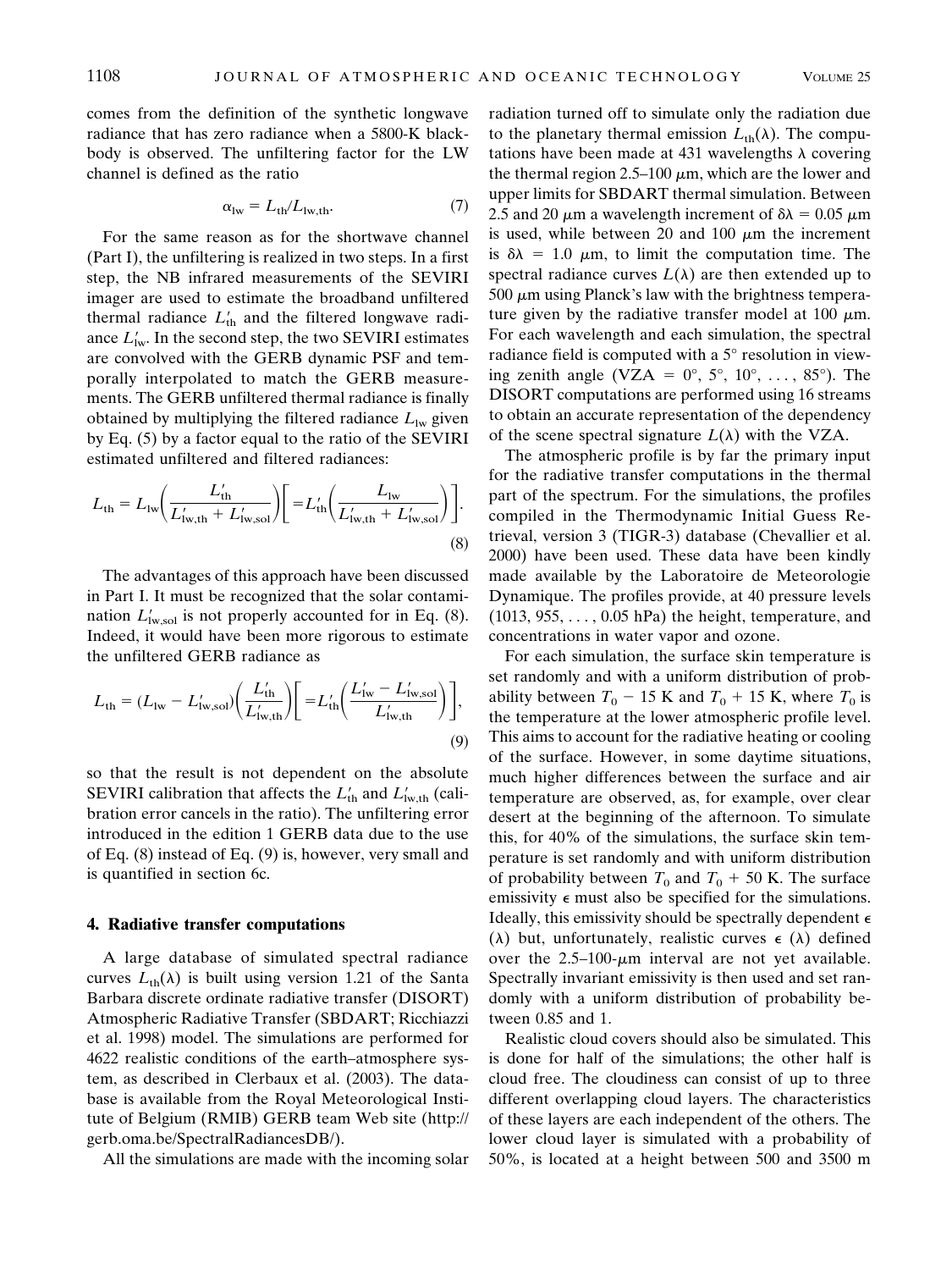(uniform distribution of probability), and is always constituted of water droplets. The probability of middlelevel cloud is 40%, the layer is located between 4000 and 7000 m, and it is constituted of ice particles in 25% of the cases and water droplets in 75% of the cases. The probability of high-level cloud is 30%, the layer is located between 7000 and 16 000 m, and it is always constituted of ice particles. For a water phase layer, two kinds of clouds are simulated with an equal probability: precipitating and nonprecipitating clouds. The effective radius of the droplet size distribution is then chosen randomly and with a uniform distribution of probability within [2: 25]  $\mu$ m for nonprecipitating clouds and within [25: 128]  $\mu$ m for precipitating clouds. For an ice phase layer, the single-scattering coalbedo  $(1 - a)$  predicted using the Mie theory is modified by a multiplicative factor chosen randomly in the range [0.5: 1], as suggested by Ricchiazzi et al. (1998). The single-scattering coalbedo is the ratio between the probability of absorption and the probability of scattering. Finally, the optical thickness of the cloud layers must be specified. The thickness class is selected randomly with an equal probability between thin, medium, and thick layers. The optical thickness (at 0.55  $\mu$ m) is then selected randomly within [0: 3.6] (thin), [3.6: 23] (medium), and [23: 379] (thick); in each case there is a uniform distribution of probability. These threshold values for cloud optical thickness and cloud height are adopted to match the International Satellite Cloud Climatology Project (ISCCP) cloud classification (Rossow and Schiffer 1991).

The type of boundary layer aerosol is chosen randomly and with an equal probability within the following types: none, rural, urban, oceanic, and tropospheric. The SBDART model default parameterization and wavelength dependency are used for this kind of aerosol. No stratospheric aerosols are added in the simulations.

This database of spectral radiance curves is then weighted with the instrument's spectral response filters to get the following broadband and narrowband radiances:

$$
L_{th} = \int_{2.5\mu m}^{500\mu m} L_{th}(\lambda) d\lambda,
$$
  
\n
$$
L_{1w,th} = \int_{2.5\mu m}^{500\mu m} L_{th}(\lambda) \phi_{1w}(\lambda) d\lambda,
$$
  
\n
$$
L_{6.2} = \int_{2.5\mu m}^{500\mu m} L_{th}(\lambda) \phi_{6.2}(\lambda) d\lambda,
$$
  
\n
$$
L_{7.3} = \int_{2.5\mu m}^{500\mu m} L_{th}(\lambda) \phi_{7.3}(\lambda) d\lambda,
$$
  
\n
$$
L_{8.7} = \int_{2.5\mu m}^{500\mu m} L_{th}(\lambda) \phi_{8.7}(\lambda) d\lambda,
$$
  
\n
$$
L_{9.7} = \int_{2.5\mu m}^{500\mu m} L_{th}(\lambda) \phi_{9.7}(\lambda) d\lambda,
$$
  
\n
$$
L_{10.8} = \int_{2.5\mu m}^{500\mu m} L_{th}(\lambda) \phi_{10.8}(\lambda) d\lambda,
$$
  
\n
$$
L_{12.0} = \int_{2.5\mu m}^{500\mu m} L_{th}(\lambda) \phi_{12.0}(\lambda) d\lambda,
$$
 and  
\n
$$
L_{13.4} = \int_{2.5\mu m}^{500\mu m} L_{th}(\lambda) \phi_{13.4}(\lambda) d\lambda,
$$
 (10)

where  $\phi_{\text{lw}}(\lambda)$  is the GERB-2 average longwave spectral response defined by Eq. (3), and  $\phi_{6.2}(\lambda), \ldots, \phi_{13.4}(\lambda)$ are the spectral responses of the thermal channels of the SEVIRI instrument on *MSG-1* [available from the European Organisation for the Exploitation of Meteorological Satellites (EUMETSAT)]. In practice, all the radiances are expressed in units of W  $m^{-2}$  sr<sup>-1</sup>.

#### **5. The edition 1 GERB LW unfiltering**

## *a. Narrowband-to-broadband regressions*

A set of theoretical regressions has been derived from the radiative transfer computations to estimate the broadband (BB) radiances  $L'_{th}$  and  $L'_{lwh}$  as a function of the SEVIRI thermal channel radiances. For this, second-order polynomial regressions have been adopted:

$$
L'_{\text{th}} = a_0 + a_1 L_{6,2} + a_2 L_{7,3} + a_3 L_{8,7} + a_4 L_{9,7} + a_5 L_{10,8} + a_6 L_{12} + a_7 L_{13,4} + a_8 L_{6,2}^2 + a_9 L_{7,3} L_{6,2} + a_{10} L_{7,3}^2
$$
  
+  $a_{11} L_{8,7} L_{6,2} + a_{12} L_{8,7} L_{7,3} + \cdots + a_{35} L_{13,4}^2$ , and (11)

$$
L'_{\text{lw},\text{th}} = b_0 + b_1 L_{6,2} + b_2 L_{7,3} + b_3 L_{8,7} + b_4 L_{9,7} + b_5 L_{10,8} + b_6 L_{12} + b_7 L_{13,4} + b_8 L_{6,2}^2 + b_9 L_{7,3} L_{6,2} + b_{10} L_{7,3}^2 + b_{11} L_{8,7} L_{6,2} + b_{12} L_{8,7} L_{7,3} + \cdots + b_{35} L_{13,4}^2. \tag{12}
$$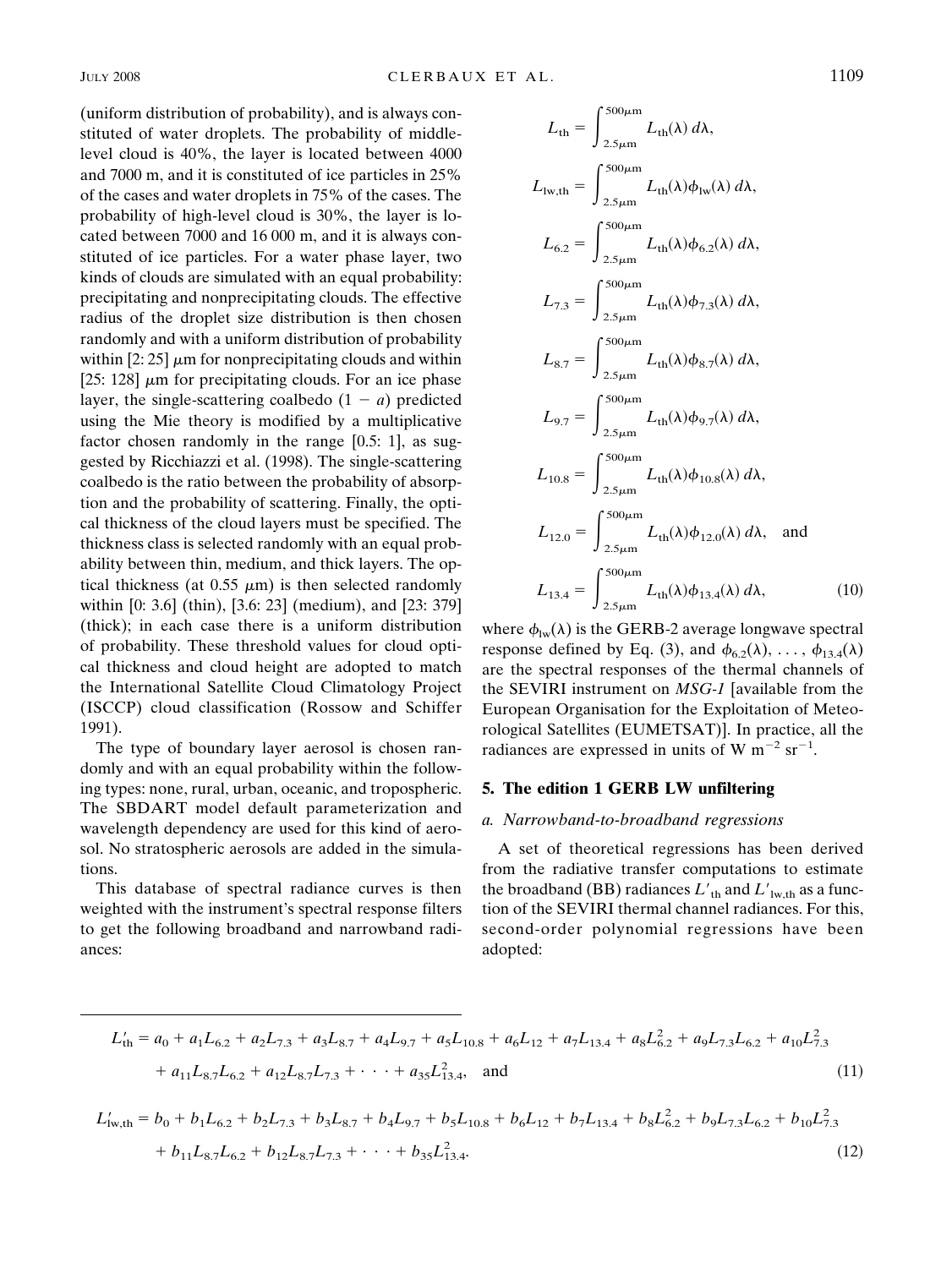TABLE 1. Regression parameters used to estimate the broadband unfiltered and filtered radiance from the seven thermal channels of SEVIRI. The parameters  $\{a_i\}$  and  $\{b_i\}$  are derived for VZA =  $0^\circ$ ,  $5^\circ$ ,  $10^\circ$ , ...,  $85^\circ$ , but because of the limited space the table only provides values at VZA =  $0^{\circ}$ ,  $25^{\circ}$ ,  $50^{\circ}$ , and  $75^{\circ}$ , with a limited number of digits.

| Coef                                  | $VZA = 0^\circ$  | $VZA = 25^\circ$ | $VZA = 50^\circ$ | $VZA = 75^\circ$  |
|---------------------------------------|------------------|------------------|------------------|-------------------|
| $a_0/b_0$                             | 15.328/13.981    | 15.161/13.831    | 14.787/13.513    | 13.876/12.728     |
| $a_1/b_1$                             | 19.091/17.795    | 18.753/17.500    | 17.370/16.273    | 12.377/11.486     |
| $a_2/b_2$                             | 10.309/9.586     | 11.152/10.344    | 14.003/12.940    | 20.929/19.513     |
| $a_3/b_3$                             | 2.859/2.355      | 3.230/2.685      | 4.339/3.722      | 5.018/4.627       |
| $a_4/b_4$                             | 10.124/9.224     | 10.070/9.171     | 9.470/8.614      | 6.406/5.811       |
| $a_5/b_5$                             | 0.909/0.842      | 0.928/0.865      | 1.064/1.010      | 1.636/1.531       |
| $a_6/b_6$                             | 1.288/1.325      | 1.245/1.293      | 1.075/1.133      | 1.527/1.467       |
| $a_7/b_7$                             | 3.560/3.320      | 3.513/3.267      | 3.336/3.072      | 2.877/2.608       |
| $a_8/b_8$                             | $-4.453/-4.132$  | $-4.784/-4.440$  | $-6.276/-5.836$  | $-15.022/-13.910$ |
| $a_9/b_9$                             | $-1.787/-1.693$  | $-2.250/-2.116$  | $-3.054/-2.839$  | $0.164/-0.046$    |
| $a_{10}/b_{10}$                       | 2.756/2.516      | 2.997/2.744      | 3.132/2.886      | $-1.386/-1.110$   |
| $a_{11}/b_{11}$                       | 1.501/1.563      | 1.145/1.291      | 0.034/0.446      | $-2.085/-1.605$   |
| $a_{12}/b_{12}$                       | 1.976/1.659      | 2.322/1.927      | 3.216/2.623      | 4.911/4.499       |
| $a_{13}/b_{13}$                       | 0.882/0.530      | 0.916/0.517      | 0.968/0.446      | 1.013/0.613       |
| $a_{14}/b_{14}$                       | 0.364/0.459      | 0.841/0.897      | 1.834/1.746      | 4.326/3.847       |
| $a_{15}/b_{15}$                       | $-1.789 - 1.731$ | $-2.315/-2.216$  | $-3.076/-2.889$  | $-2.088/-1.949$   |
| $a_{16}/b_{16}$                       | $-1.499/-1.443$  | $-1.586/-1.514$  | $-1.680/-1.564$  | $-0.784/-0.638$   |
| $a_{17}/b_{17}$                       | 3.626/3.385      | 3.749/3.501      | 3.767/3.505      | 0.432/0.416       |
| $a_{18}/b_{18}$                       | $-0.225/-0.239$  | $-0.217/-0.235$  | $-0.172/-0.207$  | 0.285/0.220       |
| $a_{19}/b_{19}$                       | $-0.451/-0.394$  | $-0.505/-0.441$  | $-0.680/-0.594$  | $-1.315/-1.220$   |
| $a_{20}/b_{20}$                       | $-0.584/-0.567$  | $-0.594/-0.563$  | $-0.597/-0.526$  | $-0.417/-0.392$   |
| $a_{21}/b_{21}$                       | $-1.195/-1.125$  | $-1.156/-1.091$  | $-0.961/-0.913$  | $-0.332/-0.324$   |
| $a_{22}/b_{22}$                       | 0.185/0.176      | 0.181/0.172      | 0.165/0.154      | 0.075/0.074       |
| $a_{23}/b_{23}$                       | 0.553/0.463      | 0.655/0.542      | 1.085/0.902      | 1.762/.612        |
| $a_{24}/b_{24}$                       | $-0.930/-0.832$  | $-0.949/-0.835$  | $-1.055/-0.906$  | $-0.998/-0.971$   |
| $a_{25}/b_{25}$                       | 0.431/0.613      | 0.435/0.646      | 0.411/0.692      | $-0.087/0.138$    |
| $a_{26}/b_{26}$                       | 0.680/0.667      | 0.732/0.714      | 0.810/0.780      | 0.877/0.807       |
| $a_{27}/b_{27}$                       | $-0.068/-0.066$  | $-0.079 - 0.079$ | $-0.109/-0.119$  | $-0.074/-0.081$   |
| $a_{28}/b_{28}$                       | $-0.084/-0.115$  | $-0.088/-0.124$  | $-0.090/-0.135$  | $-0.018/-0.048$   |
| $a_{29}/b_{29}$                       | $-1.480/-1.398$  | $-1.333/-1.268$  | $-0.855/-0.835$  | 0.630/0.574       |
| $a_{30}/b_{30}$                       | $-0.413/-0.325$  | $-0.559/-0.457$  | $-0.961/-0.829$  | $-1.157/-1.042$   |
| $a_{31}/b_{31}$                       | $-0.560/-0.457$  | $-0.657/-0.555$  | $-0.906/-0.830$  | $-0.831/-0.865$   |
| $a_{32}/b_{32}$                       | $-0.724 - 0.677$ | $-0.745/-0.696$  | $-0.792/-0.735$  | $-0.485/-0.443$   |
| $a_{33}/b_{33}$                       | 0.276/0.256      | 0.291/0.270      | 0.308/0.286      | 0.199/0.193       |
| $a_{34}/b_{34}$                       | 0.135/0.096      | 0.150/0.112      | 0.211/0.181      | 0.046/0.056       |
| $a_{35}/b_{35}$                       | $-0.108/-0.102$  | $-0.105/-0.097$  | $-0.097/-0.085$  | $-0.070/-0.057$   |
| RMS error W $m^{-2}$ sr <sup>-1</sup> | 0.464/0.428      | 0.461/0.425      | 0.447/0.412      | 0.386/0.356       |
| Percent                               | 0.655/0.655      | 0.658/0.658      | 0.660/0.660      | 0.623/0.624       |

The regression coefficients {*ai* } and {*bi* } are estimated as a best fit on the database of spectral radiance curves for each VZA =  $0^{\circ}$ ,  $5^{\circ}$ , ..., 85°. The fit is performed over the 4622 earth–atmosphere conditions. These NB-to-BB conversions are dependent only on the VZA and are not dependent on the surface type or the cloudiness. Table 1 provides the coefficients  $\{a_i\}$  and  $\{b_i\}$  for the GERB-2 instrument, and the residual root-mean-square (RMS) error of the fit. To avoid overfitting the data when Eqs. (11) and (12) are fit on the simulations, the SEVIRI NB radiances  $L_{6.2}, \ldots, L_{13.4}$  are randomly modified with a random noise having Gaussian distribution with a standard deviation equal to 5% of the average radiance in the channel. The RMS error associated with these NB-to-BB regressions is about 0.5 W  $\text{m}^{-2}$  sr<sup>-1</sup> (0.7%).

Before fitting Eqs. (11) and (12) on the simulations, the NB radiances  ${L_{ch}}$  are randomly modified with a random noise having Gaussian distribution with a standard deviation equal to 5% of the average radiance in the channel. This is necessary to avoid the fits exploiting excessively slight correlations between the SEVIRI channels (overfitting the data). The 5% value is conservative limit for the calibration accuracy of the SEVIRI thermal channels Schmetz et al. 2002).

## *b. Solar contamination*

The small contribution of reflected sunlight observed within the GERB longwave filter  $L_{\text{lw},\text{sol}}$  must be estimated. For this, a database of radiative transfer com-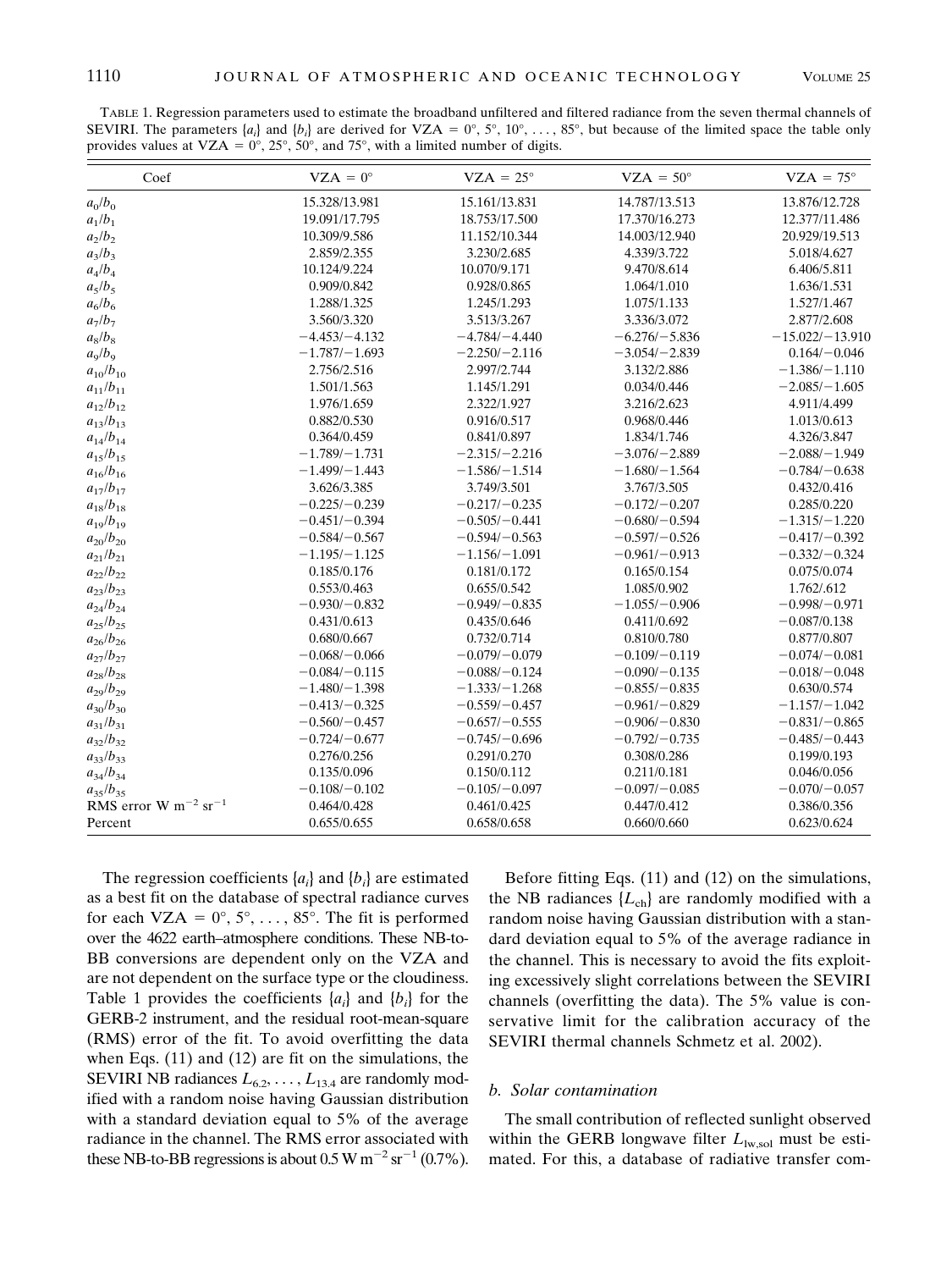

FIG. 2. Scatterplot of the contamination of reflected sunlight in the GERB-2 LW channel  $L_{\text{lw},\text{sol}}$  according to the SEVIRI 0.6- $\mu$ m channel radiance. The dots represent the SBDART solar simulations at sun–earth–satellite geometry  $SZA = 0^\circ$ ,  $VZA = 50^\circ$ , and RAA = 90°.

putations in the solar part of the spectrum is used. The database contains simulations for 750 realistic earth– atmosphere conditions as described in Part I. Figure 2 gives an illustration of this contamination with respect to the 0.6- $\mu$ m radiance for the geometry SZA = 0°,  $VZA = 50^\circ$ , and RAA = 90°, where SZA is the solar

zenith angle and RAA is the relative azimuth angle  $(0^{\circ})$ in the forward direction). For these simulated spectra, the contamination always presents negative values.

This contribution is estimated as a second-order regression on the three visible channel radiances of the SEVIRI instrument at 0.6, 0.8, and 1.6  $\mu$ m:

$$
L'_{\text{iw,sol}} = c_0 + c_1 L_{0.6} + c_2 L_{0.8} + c_3 L_{1.6} + c_4 L_{0.6}^2 + c_5 L_{0.8} L_{0.6} + c_6 L_{0.8}^2 + c_7 L_{1.6} L_{0.6} + c_8 L_{1.6} L_{0.8} + c_9 L_{1.6}^2,
$$
\n
$$
(13)
$$

where the coefficients of the regression  $\{c_i\}$  are dependent on the SZA. Table 2 provides the {*ci* } values at  $SZA = 0^{\circ}, 10^{\circ}, \ldots, 80^{\circ}$ . Before fitting Eq. (14) on the database of simulations, the simulated NB radiances are randomly modified by a Gaussian noise having a standard deviation equal to 5% of the average radiance in the channel. The performance of the regression is assessed in the next section.

TABLE 2. Regression parameters  $\{c_i\}$  used to estimate the solar contamination in the GERB-2 LW channel.

| <b>SZA</b>   | c <sub>0</sub> | c <sub>1</sub> | $c_{2}$      | $c_3$       | $c_4$       | $c_{5}$     | c <sub>6</sub> | $c_7$       | $c_8$       | $c_{\rm o}$ | <b>RMS W</b><br>$\rm m^{-2} \, sr^{-1}$ |
|--------------|----------------|----------------|--------------|-------------|-------------|-------------|----------------|-------------|-------------|-------------|-----------------------------------------|
| $0^{\circ}$  | $-0.04092$     | $-0.02797$     | $-0.05608$   | $-0.001$ 97 | 0.00038     | $-0.00077$  | 0.00012        | $-0.00088$  | 0.00025     | $-0.00018$  | 0.046                                   |
| $10^{\circ}$ | $-0.03727$     | $-0.02910$     | $-0.05530$   | $-0.00456$  | 0.00035     | $-0.00050$  | $-0.00023$     | $-0.001$ 39 | 0.001.45    | $-0.00046$  | 0.044                                   |
| $20^{\circ}$ | $-0.03811$     | $-0.03002$     | $-0.05304$   | $-0.00836$  | 0.00038     | $-0.00050$  | $-0.00034$     | $-0.00140$  | 0.00136     | 0.00046     | 0.042                                   |
| $30^\circ$   | $-0.037.78$    | $-0.03025$     | $-0.05222$   | $-0.00888$  | 0.00043     | $-0.00057$  | $-0.00044$     | $-0.001$ 55 | 0.00156     | 0.00062     | 0.039                                   |
| $40^{\circ}$ | $-0.035.87$    | $-0.03097$     | $-0.04827$   | $-0.01949$  | 0.00058     | $-0.00097$  | $-0.00036$     | $-0.00110$  | 0.00012     | 0.00443     | 0.037                                   |
| $50^\circ$   | $-0.034\ 74$   | $-0.030\,71$   | $-0.04548$   | $-0.03431$  | 0.00078     | $-0.00163$  | $-0.00002$     | $-0.00089$  | $-0.001$ 77 | 0.012.17    | 0.034                                   |
| $60^\circ$   | $-0.02893$     | $-0.03147$     | $-0.04687$   | $-0.02704$  | $0.000\ 70$ | $-0.00140$  | $-0.00050$     | $-0.00042$  | 0.001.99    | 0.003330    | 0.033                                   |
| $70^{\circ}$ | $-0.01866$     | $-0.03399$     | $-0.041\,76$ | $-0.03700$  | 0.00106     | $-0.001$ 11 | $-0.00264$     | $-0.002.88$ | 0.007.08    | 0.00605     | 0.022                                   |
| $80^\circ$   | $-0.011$ 12    | $-0.032.29$    | $-0.04482$   | $-0.03705$  | 0.00226     | $-0.00797$  | 0.00371        | 0.00620     | $-0.00638$  | 0.013 12    | 0.012                                   |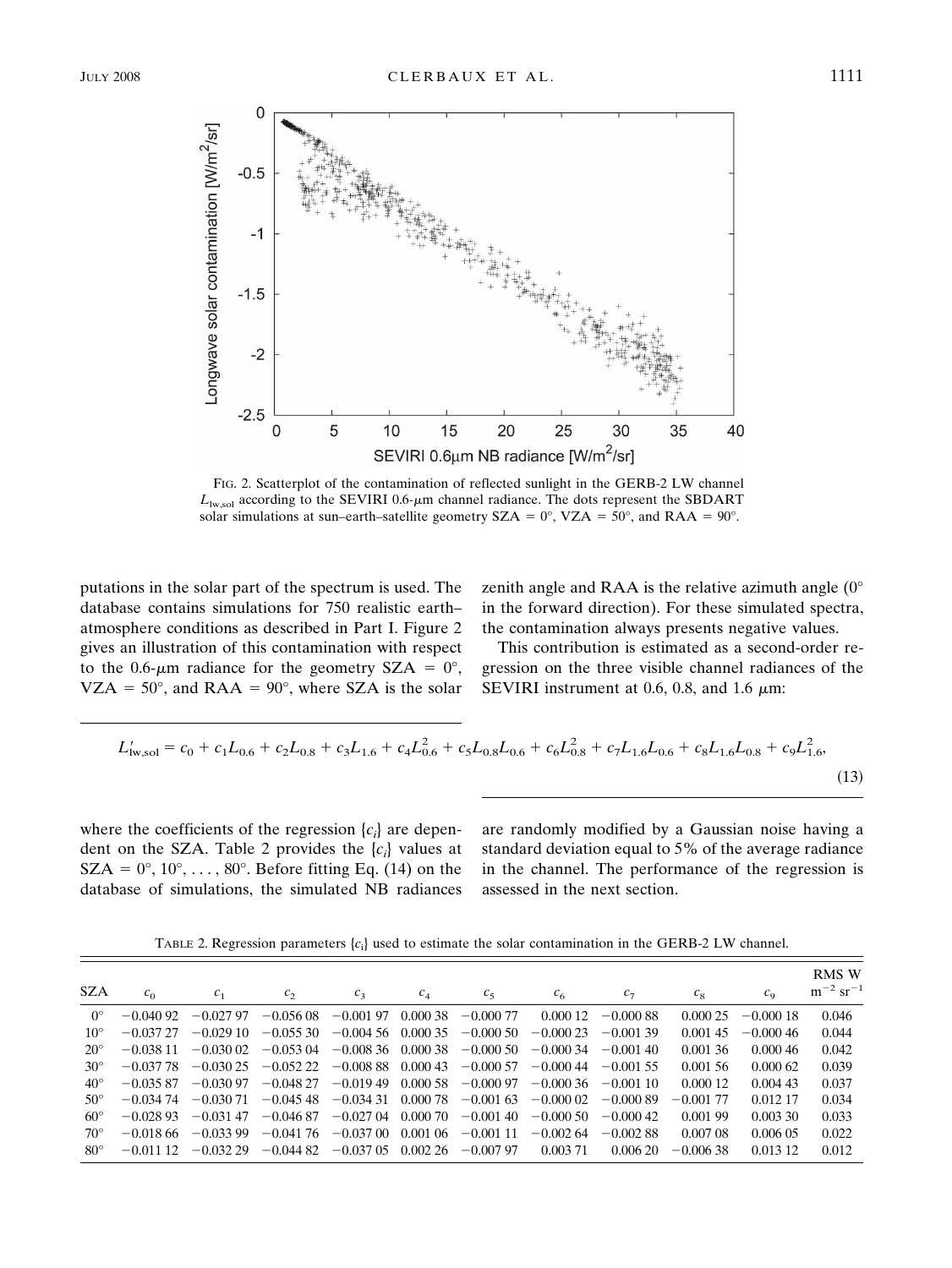

FIG. 3. (left) Theoretical unfiltering factor and (right) unfiltering error  $\epsilon$  (%) for a viewing zenith angle of  $VZA = 0^\circ$ , 40°, and 80°.

#### **6. Theoretical assessment of unfiltering errors**

In the following sections, the different sources of error that affect the unfiltering process are addressed using the radiative transfer simulations. All the errors are expressed as the difference between the estimated and the actual unfiltered radiances. So, positive (negative) error means that the unfiltering process overestimates (underestimates) the resulting BB unfiltered radiance.

#### *a. Unfiltering regressions*

Although the SEVIRI NB-to-BB theoretical regressions in Eqs. (11) and (12) are affected by an RMS error of about 0.45 W  $\mathrm{m}^{-2}$  sr<sup>-1</sup> or 0.7% (Table 1), the unfiltering error is expected to be much lower. This assumption must be verified on the database of simulations. For each simulation  $L_{th}(\lambda)$ , the broadband radiances  $L_{th}$  and  $L_{lw,th}$  and the narrowband radiances  $L_{6.2}, L_{7.3}, \ldots, L_{13.4}$  are computed with Eqs. (10). The unfiltering error for this simulated scene is then evaluated as

$$
L_{\text{lw,th}} \frac{L_{\text{th}}'}{L_{\text{lw,th}}' - L_{\text{th}}} - L_{\text{th}}
$$
  

$$
\epsilon(\% ) = 100.0 \frac{L_{\text{lw,th}}'}{L_{\text{th}}} - (14)
$$

where  $L'_{\text{th}}$  and  $L'_{\text{lw,th}}$  are the BB radiances estimated from the SEVIRI NB radiances through Eqs. (11) and (12). Figure 3 shows scatterplots of the unfiltering factor  $\alpha_{\text{lw}}$  (left) and of the unfiltering error  $\epsilon$  (right) versus  $L<sub>th</sub>$  at three viewing zenith angles. Figure 3 also provides the unfiltering bias (the average of the unfiltering error) and RMS error: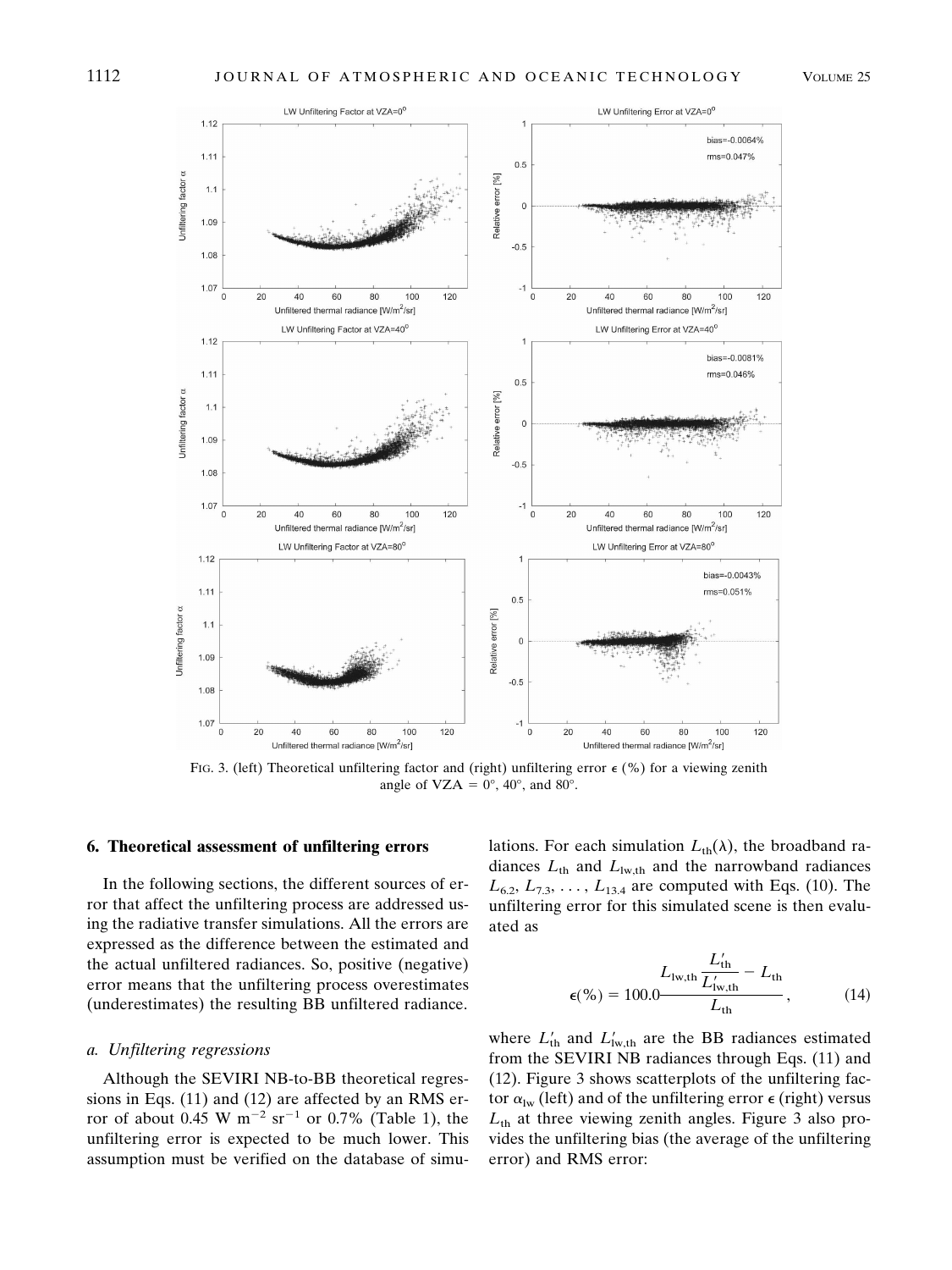TABLE 3. Unfiltering error according to scene type for the VZA =  $0^{\circ}$  simulations.

| Scene type      | $\langle L_{th} \rangle$ W<br>$m^{-2}$ sr <sup>-1</sup> | Bias W<br>$m^{-2}$ sr <sup>-1</sup> (%) | RMS W<br>$m^{-2}$ sr <sup>-1</sup> (%) |
|-----------------|---------------------------------------------------------|-----------------------------------------|----------------------------------------|
| Clear sky       | 81.3                                                    | $-0.0009(-0.0011)$                      | 0.0343(0.0422)                         |
| Cumulus         | 78.8                                                    | $-0.0106(-0.0134)$                      | 0.0452(0.0574)                         |
| Stratocumulus   | 73.8                                                    | 0.0103(0.0140)                          | 0.0300(0.0407)                         |
| <b>Stratus</b>  | 72.3                                                    | 0.0174(0.0240)                          | 0.0209(0.0288)                         |
| Altocumulus     | 70.6                                                    | $-0.0265(-0.0375)$                      | 0.0549(0.0778)                         |
| Altostratus     | 60.4                                                    | 0.0022(0.0036)                          | 0.0223(0.0370)                         |
| Nimbostratus    | 59.4                                                    | 0.0085(0.0144)                          | 0.0146(0.0245)                         |
| Cirrus          | 57.1                                                    | $-0.0456(-0.0798)$                      | 0.0779(0.1366)                         |
| Cirrostratus    | 43.3                                                    | $-0.0096(-0.0223)$                      | 0.0237(0.0547)                         |
| Deep convection | 41.5                                                    | $-0.0013(-0.0031)$                      | 0.0095(0.0230)                         |
|                 |                                                         |                                         |                                        |

bias = 
$$
\frac{1}{N} \sum_{i=1}^{N} \varepsilon_i,
$$
 (15)

$$
rms = \sqrt{\frac{1}{N} \sum_{i=1}^{N} (\epsilon_i - bias)^2},
$$
 (16)

where the summation is done on the  $N = 4622$  simulations. Figure 3 shows that the unfiltering does not introduce significant error. The RMS error of the unfiltering process is about 0.05%. However, an unfiltering error of up to approximately  $-0.5\%$  (i.e., an underestimation) is observed for some cloud conditions. Table 3 gives the unfiltering error according to the ISCCP cloud classification. The largest error is observed for high and semitransparent (cirrus) clouds. However, even in this case the bias and the RMS errors remain very small (bias  $< 0.05$  W m<sup>-2</sup> sr<sup>-1</sup> and RMS  $< 0.08$  W  $m^{-2}$  sr<sup>-1</sup>).

### *b. Estimation of the solar contamination*

The RMS error on the estimated solar contamination in the GERB-2 SW channel is estimated from the database of solar simulations. Figure 4 shows the scatterplot of the error  $(L'_{\text{lw,sol}} - L_{\text{lw,sol}})$  according to the  $L_{\text{sol}}$ for the SZA =  $0^{\circ}$ , VZA =  $50^{\circ}$ , RAA =  $90^{\circ}$  geometry. The error can reach up to  $\pm 0.2$  W m<sup>-2</sup> sr<sup>-1</sup> for reflective scene simulations. The RMS of this error is 0.046 W  $m^{-2}$  sr<sup>-1</sup>, which is, surprisingly, the same order of magnitude as the LW unfiltering error.

In general, the contamination is slightly overestimated for the cloudy scenes. As the contamination is subtracted, this leads to a small underestimation of the unfiltered thermal radiance. For the reflective desert scenes, the opposite error is observed.

## *c. Subtraction of the solar contamination*

As stated in section 3, the implementation of the edition 1 GERB data processing does not properly

compensate for the solar contamination in the GERB LW measurement. This introduces a small error  $\epsilon$ , which is the difference between Eqs. (8) and (9):

$$
\epsilon = L'_{\text{th}} \frac{L_{\text{lw}}}{L'_{\text{lw},\text{th}} + L'_{\text{lw},\text{sol}}} - L'_{\text{th}} \frac{L_{\text{lw}} - L'_{\text{lw},\text{sol}}}{L'_{\text{lw},\text{th}}}.
$$
 (17)

Let  $\beta_{\text{lw}} = L_{\text{lw}}/L'_{\text{lw}}$  be the ratio between the actual and NB-to-BB estimated longwave radiance. Equation (17) reduces to

$$
\epsilon = L'_{\text{th}}(1 - \beta_{\text{lw}}) \frac{L'_{\text{lw,sol}}}{L_{\text{lw,th}}}.
$$
 (18)

The largest errors are then expected for highly reflective scenes (i.e., high  $L'_{\text{lw},\text{sol}}$  values) for which the LW NB-to-BB regressions are inaccurate ( $\beta_{\text{lw}} \neq 1$ ). Figure 5 shows the distribution of the error  $\epsilon$  given by Eq. (18) evaluated on actual GERB and SEVIRI data from 1200 UTC 19 November 2006. On these data, errors up to 0.13 W  $m^{-2}$  sr<sup>-1</sup> are observed. In average the error is 0.013 W  $m^{-2}$  sr<sup>-1</sup>, and the standard deviation is  $0.016$  W m<sup>-2</sup> sr<sup>-1</sup>.

#### *d. Sensitivity to SEVIRI absolute calibration*

The impact of SEVIRI instrument absolute calibration on the GERB unfiltering must be assessed. The calibration of the SEVIRI thermal channels will impact the estimation of the unfiltering factor  $\alpha_{\text{lw}}$ , while the calibration of the solar channel will affect the estimation of  $L_{\text{lw,sol}}$ . To assess this, the effects of changing the SEVIRI channel calibration by  $-5\%$ , 0%, and  $+5\%$ have been simulated.

For the unfiltering point of view, the worst case occurs when some thermal channels have a  $+5\%$  change while others have  $-5\%$  change. An overestimation of the GERB unfiltering factor by 0.09% is observed for  $-5\%$  on 6.2-, 7.3-, 12-, and 13.4- $\mu$ m SEVIRI channels and  $+5\%$  on 8.7-, 9.7-, and 10.8- $\mu$ m channels.

For the estimation of the reflected sunlight contamination via Eq. (14), the worst case is observed when the 0.6-, 0.8-, and 1.6- $\mu$ m SEVIRI channels are decreased by  $-5\%$ . In this case, the estimate  $L'_{\text{lw},\text{sol}}$  is underestimated by 5%. As the sunlight contamination can reach up to  $-2.5$  W m<sup>-2</sup> sr<sup>-1</sup> for very reflective scenes, the error on the unfiltered thermal radiance is  $\epsilon = 0.14$  W  $m^{-2}$  sr<sup>-1</sup>. This is a small relative error for typical scenes  $(L_{\text{th}} \sim 100 \text{ W m}^{-2} \text{ sr}^{-1})$ , but it can represent 0.5% of the signal for a very cold cloud ( $L_{th} \sim 25 \text{ W m}^{-2} \text{ sr}^{-1}$ ). The use of calibrated GERB shortwave observations could improve the estimate of the  $L'_{\text{lw},\text{sol}}$  contamination, but a constraint in the implementation of the data processing system prevents us from doing this.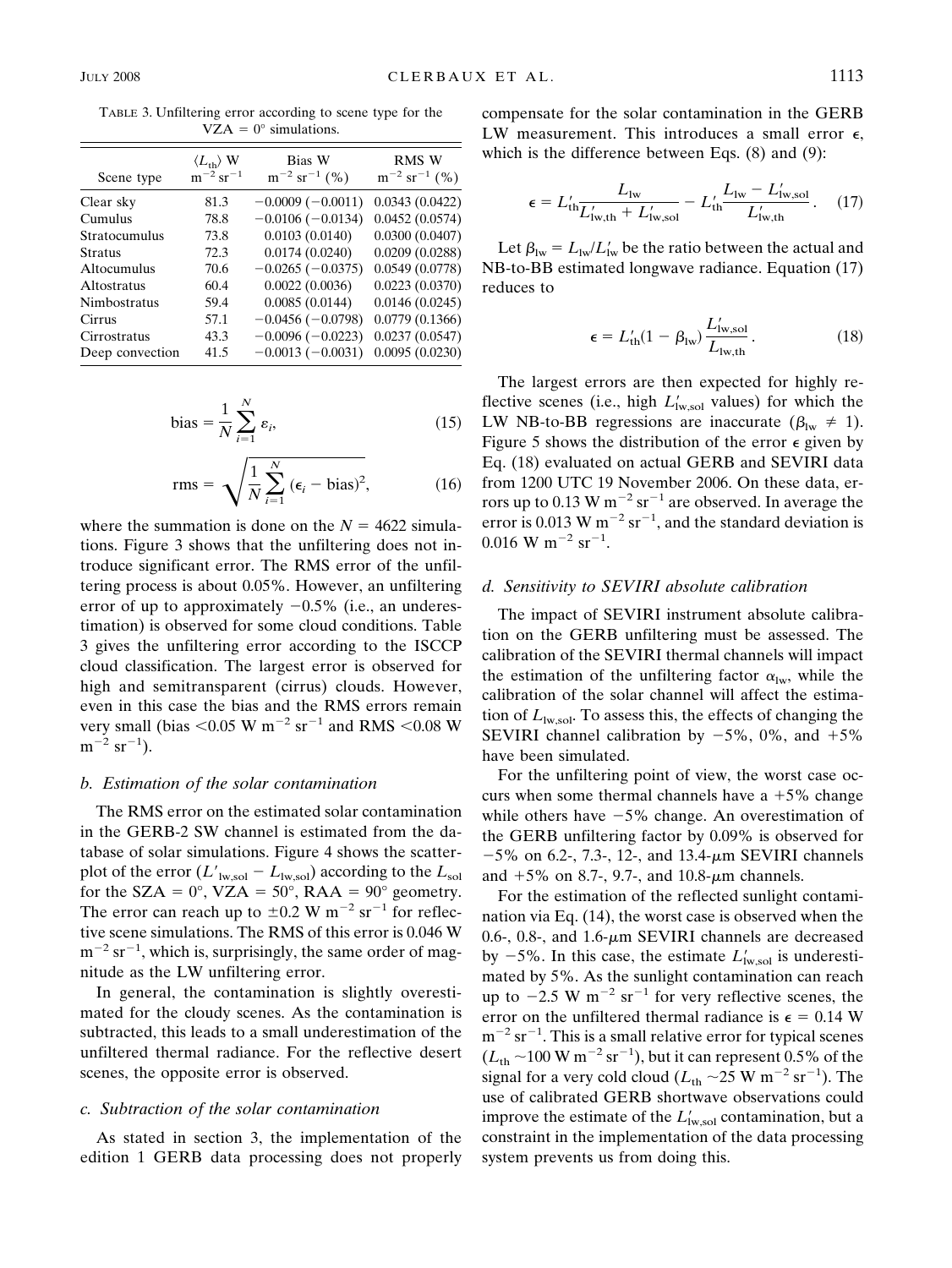

FIG. 4. Theoretical error in the estimation of the LW solar contamination for the  $SZA$  =  $0^{\circ}$ , VZA = 50°, and RAA = 90° simulations.

### *e. Mixed-scene pixels*

The relation between the broadband radiance and unfiltering factor is highly nonlinear, as illustrated in Fig. 3. The clear-sky warm scenes and the very cold cloud scenes have higher unfiltering factor ( $\alpha_{\text{lw}} \sim 1.087$ ) than the temperate cloudy scenes ( $\alpha_{\text{lw}} \sim 1.082$  for  $L_{\text{th}}$ ~60 W m<sup>-2</sup> sr<sup>-1</sup>). So, in the hypothetical case of a footprint half covered by very cold cloud and half covered by warm clear-sky scene, the observed radiances will have a medium value and the unfiltering factor will be underestimated by up to 0.5%. For this reason, the GERB unfiltering is realized over boxes of  $3 \times 3$ SEVIRI pixels instead of the instrument native footprint of 45 km. This approach is well suited for the GERB instrument, as the large GERB footprints may contain a mixture of scenes having different unfiltering factors.

We used SEVIRI data to evaluate the statistic of unfiltering factor at different spatial resolution (3 km  $\times$  $3 \text{ km}, 9 \text{ km} \times 9 \text{ km}, \text{ and } 45 \text{ km} \times 45 \text{ km}$ . As expected, the worst case was found to occur for mixed pixels. In this case, if the unfiltering was done at the 45-km GERB footprint resolution, the error would have reached 0.14%. For the same condition, the error is, however, negligible ( $\epsilon \ll 0.03\%$ ) when the unfiltering is realized at the 10-km resolution.

### *f. Pixel-to-pixel variability*

Each line in the GERB level 1.5 SW and TOT image is obtained with a distinct detector element. The LW unfiltering implemented for edition 1 of the GERB level 2 products is based on the average spectral response defined by Eq. (3). We do not expect a significant difference in the spectral response of the detectors. The quantification of the error introduced by this assumption is not obvious. Indeed, the accuracy of the instrumental characterization of the spectral response at the detector element level is not sufficient. For the SW channel, the study (Mlynczak et al. 2006) of the pixel-to-pixel variability by cross comparison with CERES radiance at the GERB detector level is an ongoing activity. It should also be noted that the current implementation of the ground processing software does



FIG. 5. Error introduced on the thermal radiance because of the incorrect subtraction of the solar contamination in the LW channel.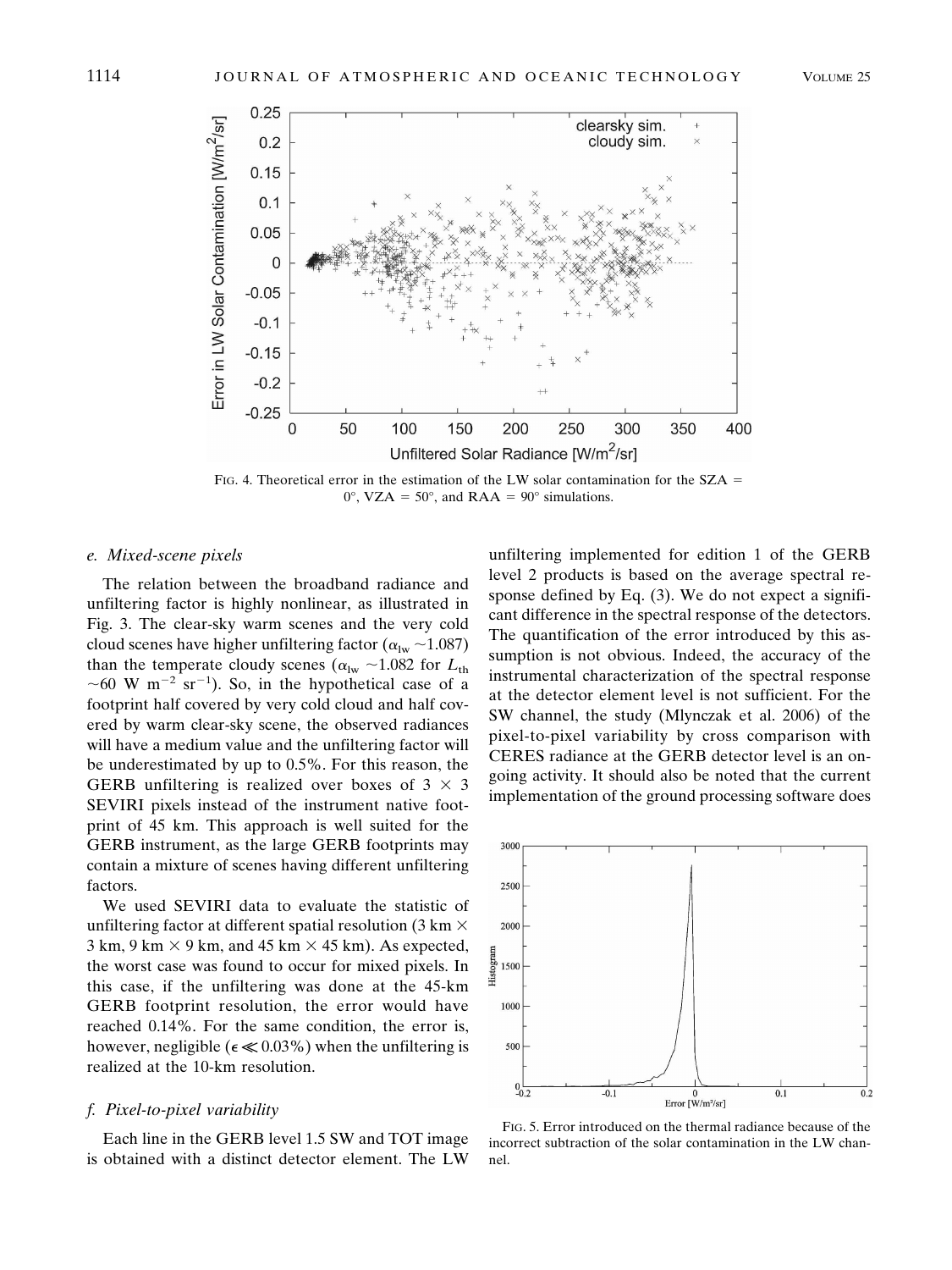not allow a detector-level unfiltering. The LW radiances are indeed obtained from a spatial interpolation of the TOT channel images, and therefore cannot be associated with a single detector.

## **7. Intercomparison with the CERES unfiltered radiances**

Cross comparisons between GERB edition 1 and CERES data have been made for two weeks in 2004 (21–27 June and 11–17 December). These periods have been selected as covering special observation campaigns when the CERES FM2 instrument has been operated in "GERB" scanning mode to optimize the number of coangular observations. The latest editions of the CERES Single Scanner Footprint (SSF) data for the FM2 and FM3 instruments have been used: edition 2B for FM2 and edition 1B for FM3.

For each GERB averaged rectified geolocated (ARG) pixel LW unfiltered radiance, the average corresponding CERES value within the pixel is evaluated by averaging all the CERES data with observation times within 170 s of the ARG time integration period and with angles between the GERB and CERES directions of observation smaller than 5°. The numbers of such collocated and coangular observations is 60 989 for the FM2 and 21 557 for the FM3. The value of the special GERB scanning mode employed by FM2 is obvious in the extra matches obtained with this instrument.

For the scene-type analysis, the ratio of the mean GERB and mean CERES LW unfiltered radiance is evaluated in bins of 10 W  $m^{-2}$  sr<sup>-1</sup> of GERB unfiltered radiance. Figure 6 shows this ratio for the two CERES instruments and for day and night conditions. Within each GERB radiance bin, the uncertainties on the ratio is evaluated as  $\pm 3/\sqrt{N\sigma_{\text{ceres}}/\mu_{\text{ceres}}},$  where *N* is the number of observations; and  $\sigma$  and  $\mu_{\text{ceres}}$  are the standard deviation and the average values of the CERES distribution, respectively.

For FM3, the day and night ratios are very consistent. For FM2, higher GERB/CERES ratios are observed during the day than during the night. However, it is thought that this discrepancy is coming from the CERES side. Indeed, the FM2 instrument has been operated for a long time period in rotating azimuth plan (RAP) scanning mode, and this mode is known to accelerate the deposition of contaminant on the SW quartz filter. This results in a daytime underestimation of the CERES LW radiance that is going to be corrected in the future edition 3 data of the CERES dataset. The CERES team is currently working at the production of an edition 3 database that should remove most of the instrument spectral response ageing.

Figure 6 shows that the scene-type dependency is quite limited. The GERB/CERES ratio exhibits a minimum value for temperate scenes with radiances of  $\sim$  60 W m<sup>-2</sup> sr<sup>-1</sup>. This minimum value probably results from the fact that the theoretical errors in the GERB and CERES unfiltering have opposite signs for cloudy scenes. The CERES LW radiances are expected to be slightly overestimated for cloudy scenes (Loeb et al. 2001), while GERB is expected to underestimate the radiance over high semitransparent clouds (see Fig. 3 and Table 3). Higher relative uncertainty affects the intercomparison for the coldest bins (high-level clouds with  $L < 50$  W m<sup>-2</sup> sr<sup>-1</sup>). The FM2 intercomparison indicates, however, a good absolute agreement in this case.

All scenes together, the GERB/CERES ratios are  $0.993 \pm 0.001$  for the FM2 and  $0.982 \pm 0.002$  for the FM3.

## **8. Summary**

The new GERB instruments measure SW and TOT filtered radiances that must be converted to unfiltered reflected solar and emitted thermal radiances—and later corresponding fluxes—for scientific usages. The unfiltering method for the GERB-2 edition 1 synthetic longwave channel is presented. The method takes advantage of the spectral information available from the SEVIRI multispectral weather imager that is on the same satellite platform. The unfiltering is realized through a set of regressions that links the unfiltering factor to the NB thermal channels of SEVIRI. The regressions' coefficients are derived from a large database of radiative transfer computations. The theoretical error analysis shows that the instantaneous unfiltering error is always small, with an RMS error of about 0.05%. A larger unfiltering error is observed for some kinds of cloudiness, for instance, up to 0.08% RMS error for cirrus cloud. During the daytime, the solar contamination in the LW channel is estimated with a regression on the SEVIRI visible channel radiances. The RMS error on this estimate is also low, having the same magnitude as the unfiltering error. The uncertainty introduced on the unfiltered radiance is the sum of these two contributions.

The impact of the SEVIRI channel absolute calibration is assessed assuming a 5% uncertainty on the NB measurements of the SEVIRI instrument. In the worst case, this uncertainty introduces an error of 0.26 W  $\text{m}^{-2}$  $sr^{-1}$  on the GERB unfiltered thermal radiance. Half of this error comes from the estimation of the solar contamination and half from the unfiltering itself.

The intercomparisons with CERES observations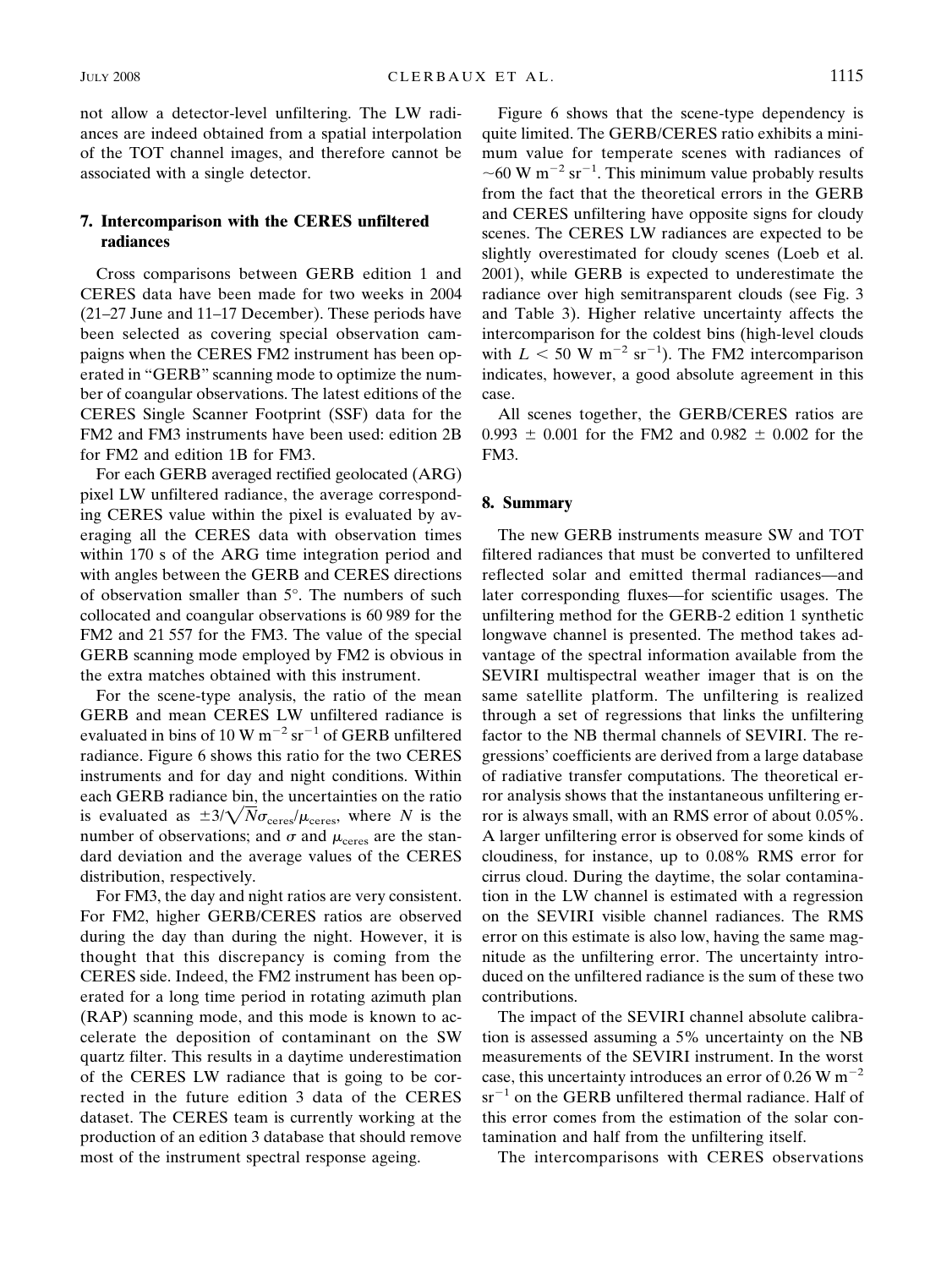GERB-2 CERES-FM2 LW radiance intercomparison



FIG. 6. GERB/CERES LW unfiltered radiance ratio for (top) FM2 and (bottom) FM3.

provide additional confidence in the unfiltering and on the absolute calibration of both instruments. All scenes together, GERB unfiltered radiances are lower than CERES by 0.7% for FM2 and 1.8% for FM3. The agreement is good for FM2, while for FM3 it is just out of the cumulated calibration uncertainties objectives, which are 1% for GERB and 0.5% for CERES. The scene-dependent variation of the GERB/CERES ratio is explained by the unfiltering error of opposite sign for the two instruments' data for cloudy scenes.

In contrast to the solar reflected radiances (Part I), this evaluation of the emitted thermal radiances shows no evidence of significant error affecting either the GERB LW spectral response curve or the LW unfiltering and subtraction of the solar contamination.

*Acknowledgments.* The authors are grateful to the Atmospheric Sciences Data Center at NASA Langley Research Center for providing the CERES data used in this study.